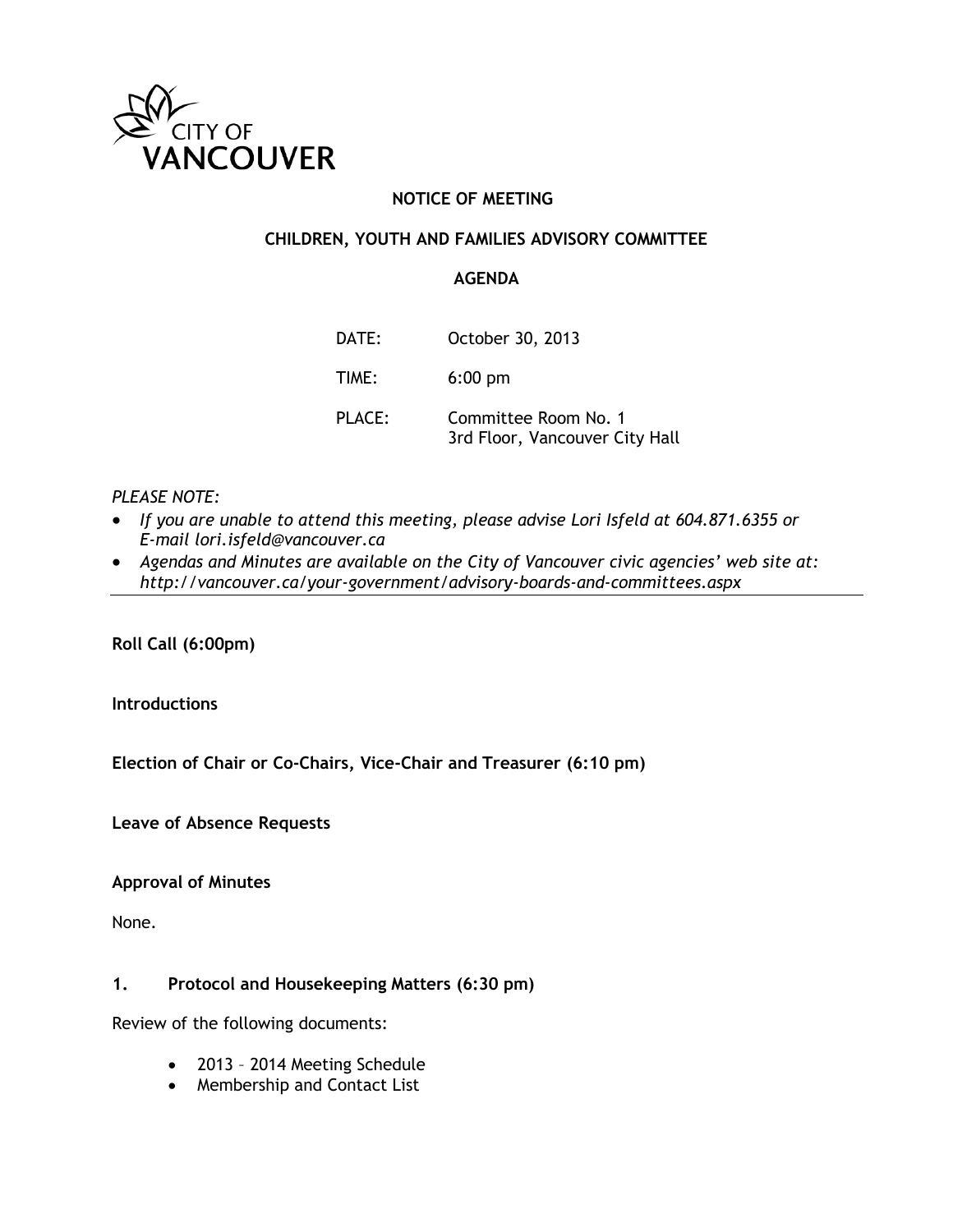### **2. Work Item: Finalization of Group Agreement (6:35 pm)**

- Review of four base agreements.
- Review and selection of additional agreements. See attached ideas from CYFA Committee Orientation Session #2 (Sept 25, 2013)
- **3. Request for Input: "citizenU Over 2 U" (6:55 pm )** Spencer Rasmussen, Social Policy

Following up on the citizenU initiative, what can youth, community organizations, the City (and its agencies) and others do more to address racism, discrimination and bullying? Visit [www.vancouveryouth/citizenU](http://www.vancouveryouth/citizenU) for more information. Ideas already generated in two recent "Over 2 U" sessions with citizenU partners, facilitators and youth participants will be sent in a separate email as soon as they are available.

- **4. Park Board Updates (7:15pm)** Commissioner Locke
- **5. Information (and Work Assignment) Item: Nov 14th Council of Councils (7:20 pm)** Councillor Reimer

Purpose and anticipated agenda. Chairs or designates are invited to make a brief 5 minute maximum presentation, (approximately 3-5 slides, Pecha Kucha style), introducing CYFA and possibly emerging issues. Slides should be submitted to Staff Liaison by November  $12<sup>th</sup>$ , 2013.

#### **6. Emerging issues for Vancouver Children, Youth and Families (7:30 pm)**

Discussion by members of emerging and pressing issues from their diverse perspectives, including potential areas for further Committee investigation and work.

**7. Other Business (7:50pm)**

#### **Non-Agenda Information Items**

• *Children, Youth and Families in Vancouver*. Report prepared by Social Policy Division, City of Vancouver, 2011. To be distributed at October  $30<sup>th</sup>$  meeting.

#### **Next Working Session for Younger Members**

| DATE:  | December 2, 2013       |
|--------|------------------------|
| TIME:  | $6:30$ pm              |
| PLACE: | Committee Room No. 1   |
|        | Third Floor, City Hall |